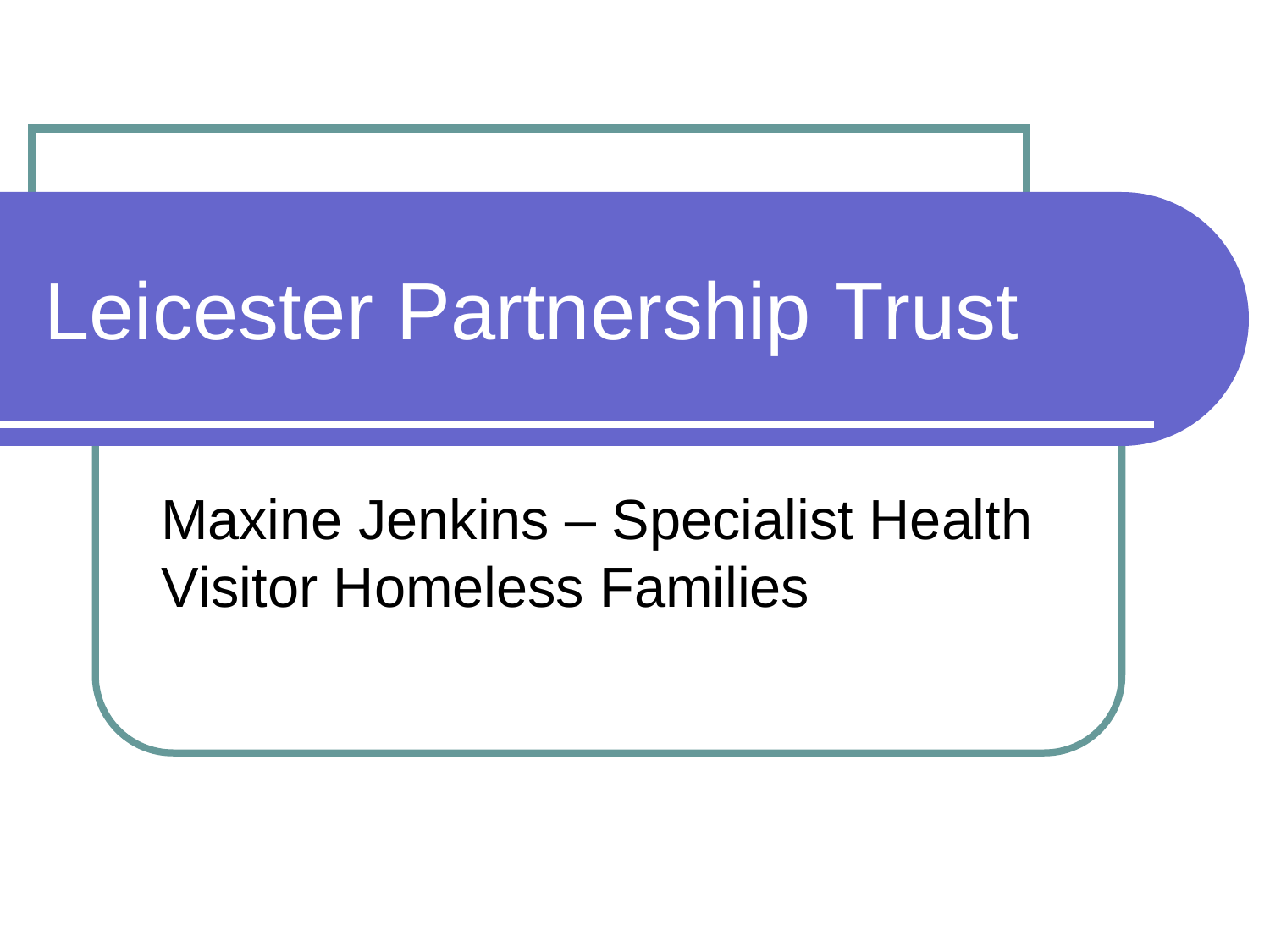### Hostels & Refuges

#### **City Services**

| Liberty House 2            | 7 flats                                                             |
|----------------------------|---------------------------------------------------------------------|
| Maple park -               | 7 rooms single women with children 10 years old and under           |
| Oak Hill -                 | 8 rooms – single women with children 10 years old and under         |
| Panaghar refuge -          | 9 rooms over 2 sites                                                |
| Women's Aid refuge -       | 10 rooms. Women/ children escaping domestic violence.               |
|                            | Liberty House (EMHA) 8 flats-women/pregnant and pre-school children |
| Bethany project            | 12 one bedroomed flats                                              |
| <b>Bridge House</b>        | 7 rooms shared facilities – refuge for women and children escaping  |
| <b>Border House</b>        | 58 units                                                            |
| <b>Brooks House Refuge</b> | 19 flats                                                            |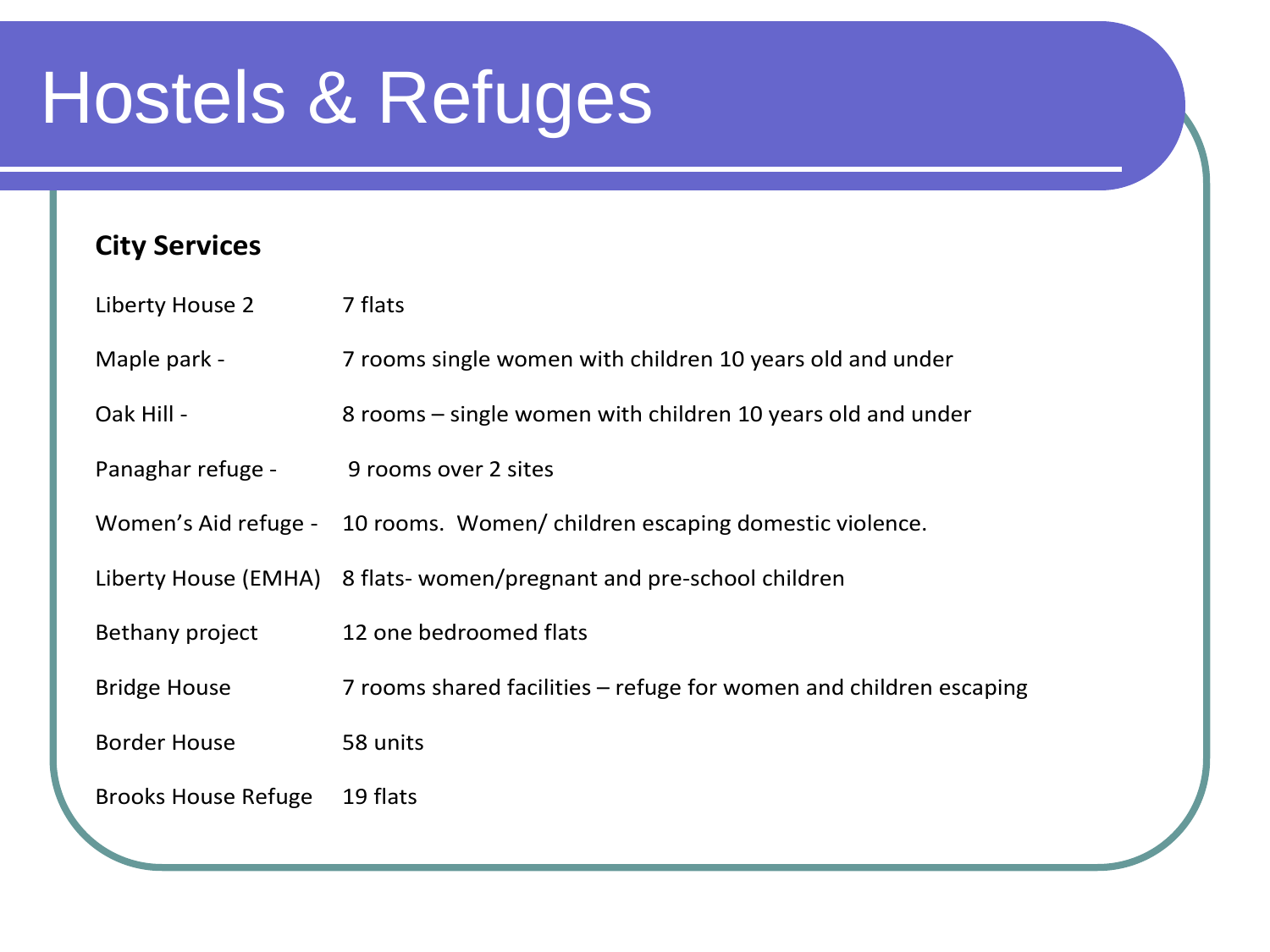## A Day in the Life of:

- Health Visitor
- 6:30 a.m. took son to work too icy for his motorbike
- 7a.m. breakfast with the family load washing machine and dishwasher and off to work
- 8 a.m. partner will be dropping my younger children off for school
- 8:30 older child gets on school bus for a single journey to school takes about 20 mins
- 8:30 First visit of the day transfer in – assessment of a child now 2.5 has speech delay was referred but dna– Mother has depression on medication and would like referral to cpn services
- Homeless Family
- 5:30 a.m. wake up wonder about my eldest the family has been split as at 17 he is too old to be in this hostel
- 6 a.m. Quick breakfast bread is dry as have to store it in my room or it will be eaten by others – milks gone from fridge
- 6:50 catch first bus in to town need to get two buses to get my children to school journey to school averages 2 hours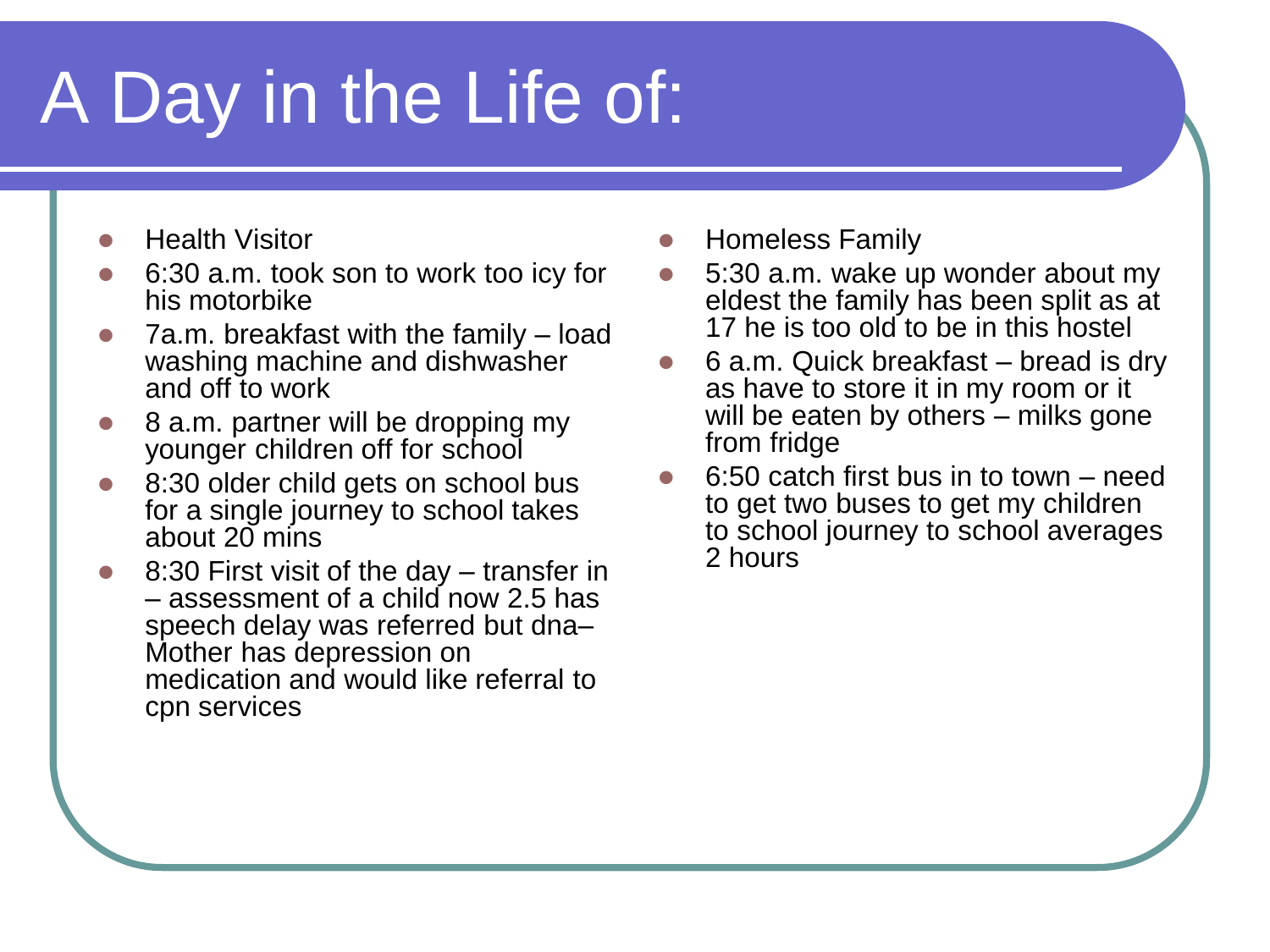### A day in the life of………..

- 9:30 emails record visit and complete referrals –phone call – 2 week old moved in to refuge, born prem and on specialist formula and meds – not from this area.
- 10:30 clinic 3 families attend, child with thrush, mother in need of a high chair, and clothes for her child and one 2 year old with an ear infection, mother smokes agrees referral to STOP. Chat on phone with voluntary service trying to arrange for them to provide a free first aide course for the families in the hostel as part of our effort to promote health in the hostel
- $\bullet$  9:30 2<sup>nd</sup> bus didn't let me on with a pushchair as already got 2 on, kids were late into school again – will get moaned at again – get bus back into town bus fares really eating into my budget will spend day tomorrow hanging round school area to try to reduce cost
- 10:30 appointment with housing need to prove that I have no rent arrears from a private rent 2 years ago – not sure how I'll get this landlord may have moved on by now.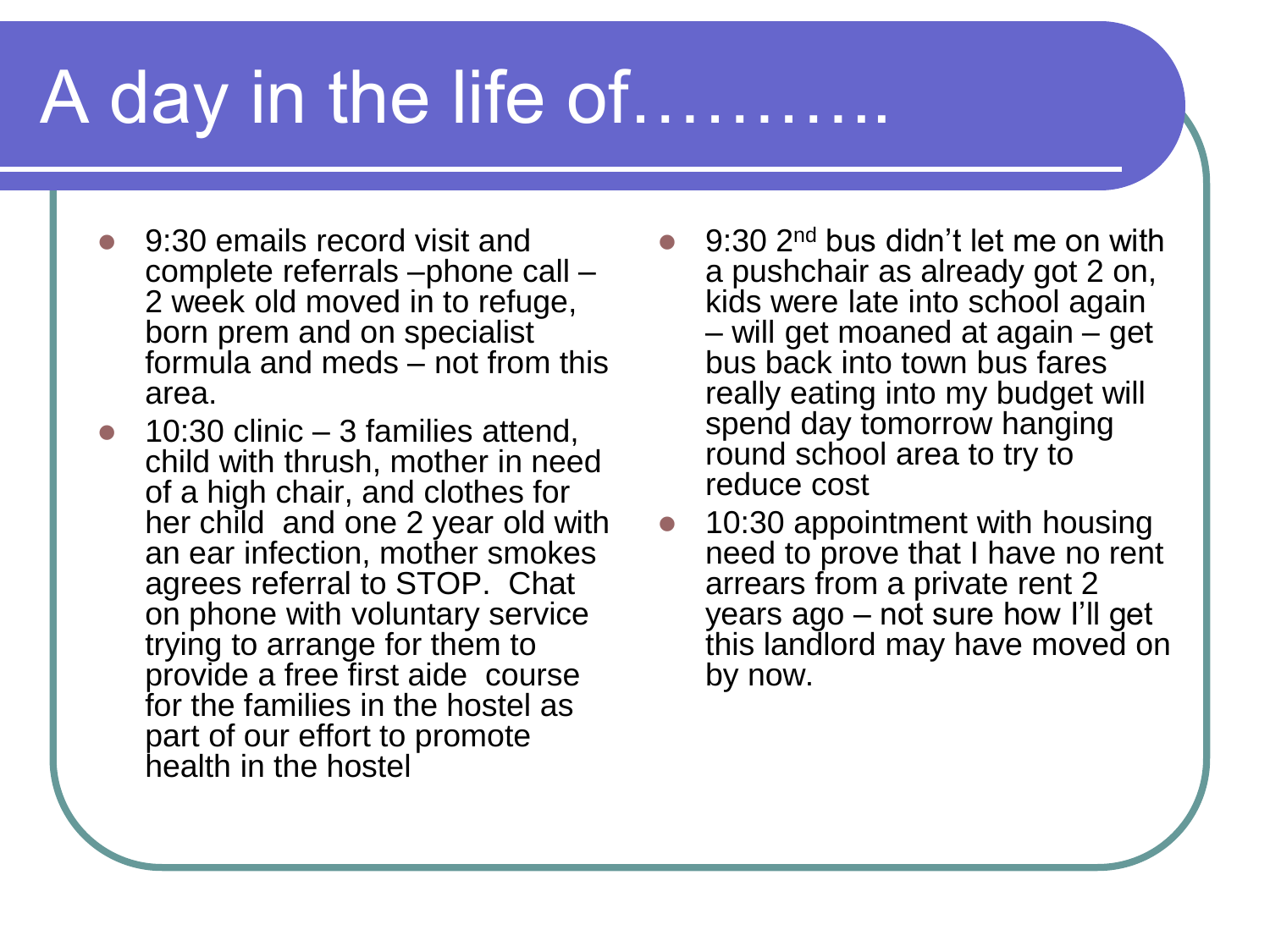### A day in the life of…………

- 12:00 visit with interpreter to Arabic speaking family from Syria – play and stimulation – am a little concerned she appears watchful of her partner – use need to register with gp as an excuse to get her on her own ask the question she denies but I go on to explain how service can help – professional uncertainty - will talk to hostel staff later find out if they have heard any arguments etc
- 13:00 Visit to child and family re safeguarding – both parents have a h/o substance use obtaining script ok but will need to talk to drugs team to check she is accessing services, go through weaning mother really anxious that child will hate her feeling really guilty over early enforced separation – talk about love
- 14:00 back at office system one, phone call from family support have Mrs. x in office domestic violence – will be moving him to another hostel today- until she can be moved – social worker calls need to arrange urgent conference
- 14:30 dash off to get my kids from school
- 12:00 little one is fed up been in buggy for several hours now – need to get some food only got £1;50  $$ thank god for McD bus back to hostel
- 13:00 appointment back at hostel to see family support staff – trying to arrange a crèche place for little one but they are only open for a morning and I can't manage those hours. Need to get some washing done but can't as have to stay by machine or clothes get nicked
- 13:45 back on buses off to get kids from school  $-$  will need to see family support staff about changing the kids school can't keep this up for long but this will be the third time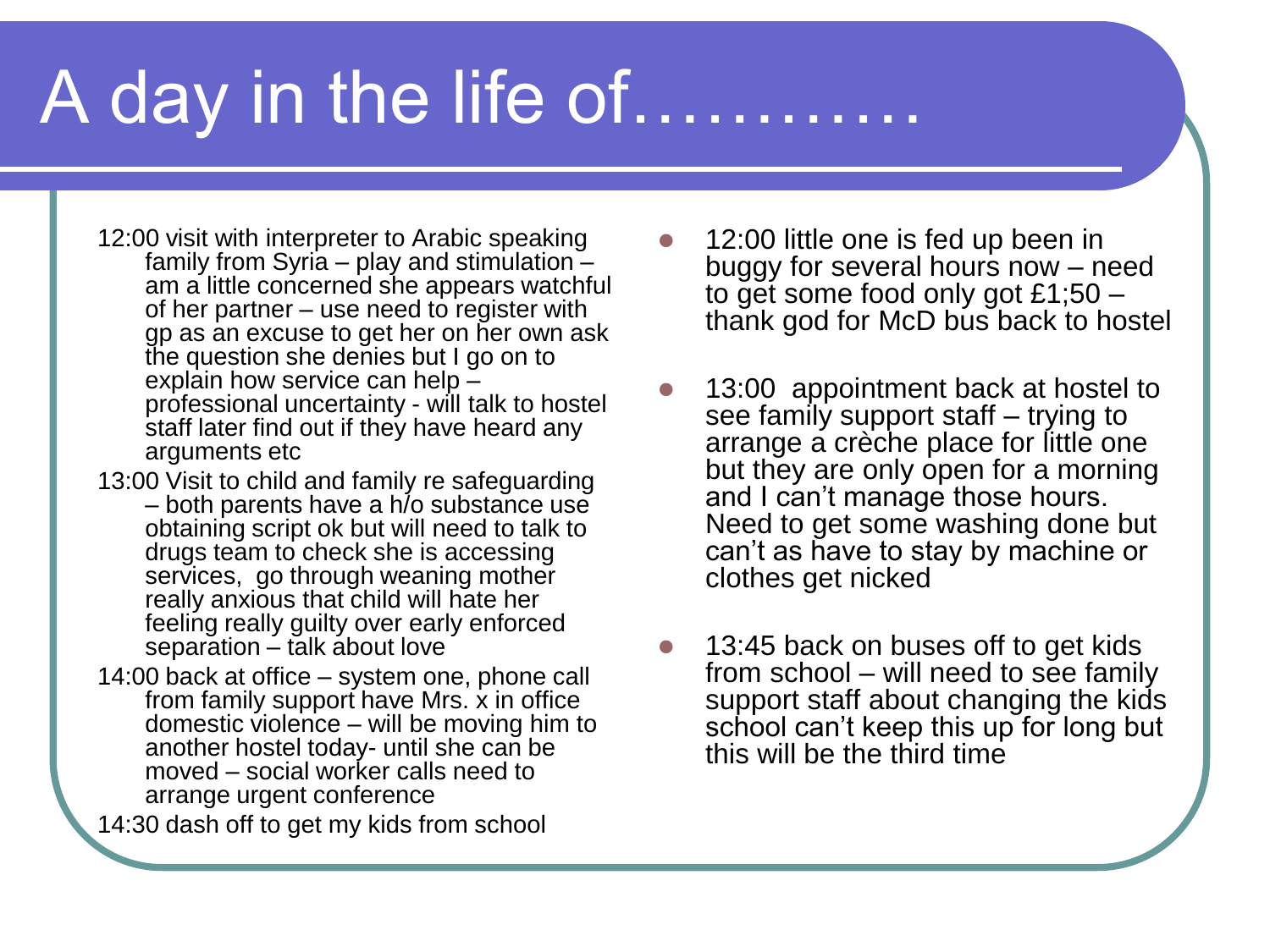## A day in the life of

- 15:30 kids have bought some friends home to play – internet shopping and then get tea
- 18:00 tea over get kids ready for cubs
- 20:00 bath and bed time
- 20:30 off out for a game off squash
- 22:30 home well happy I won! Off to bed
- Peaceful night
- 15:45 get kids and start journey home
- 17:30 finally get back to hostel can't cook as other family using the cooker – kids get some crisps to keep them going
- 19:00 finally get access to the cooker to start tea
- 20:00 try to get kids to do homework but they are too tired – give it up and then fight with 2 year old to get him under a shower
- 21;00 kids to bed other resident tell's me all her problems makes me feel worse
- 22:00 kids up disturbed by girl in room next door playing loud music – put a dvd on for them
- 23:30 finally get kids off to bed
- 12:00 fire alarms go off all out!
- 3:00 7 year old wakes up has wet bed again – too scared to use the loo at night – give her my sheet as cant get a clean one till morning